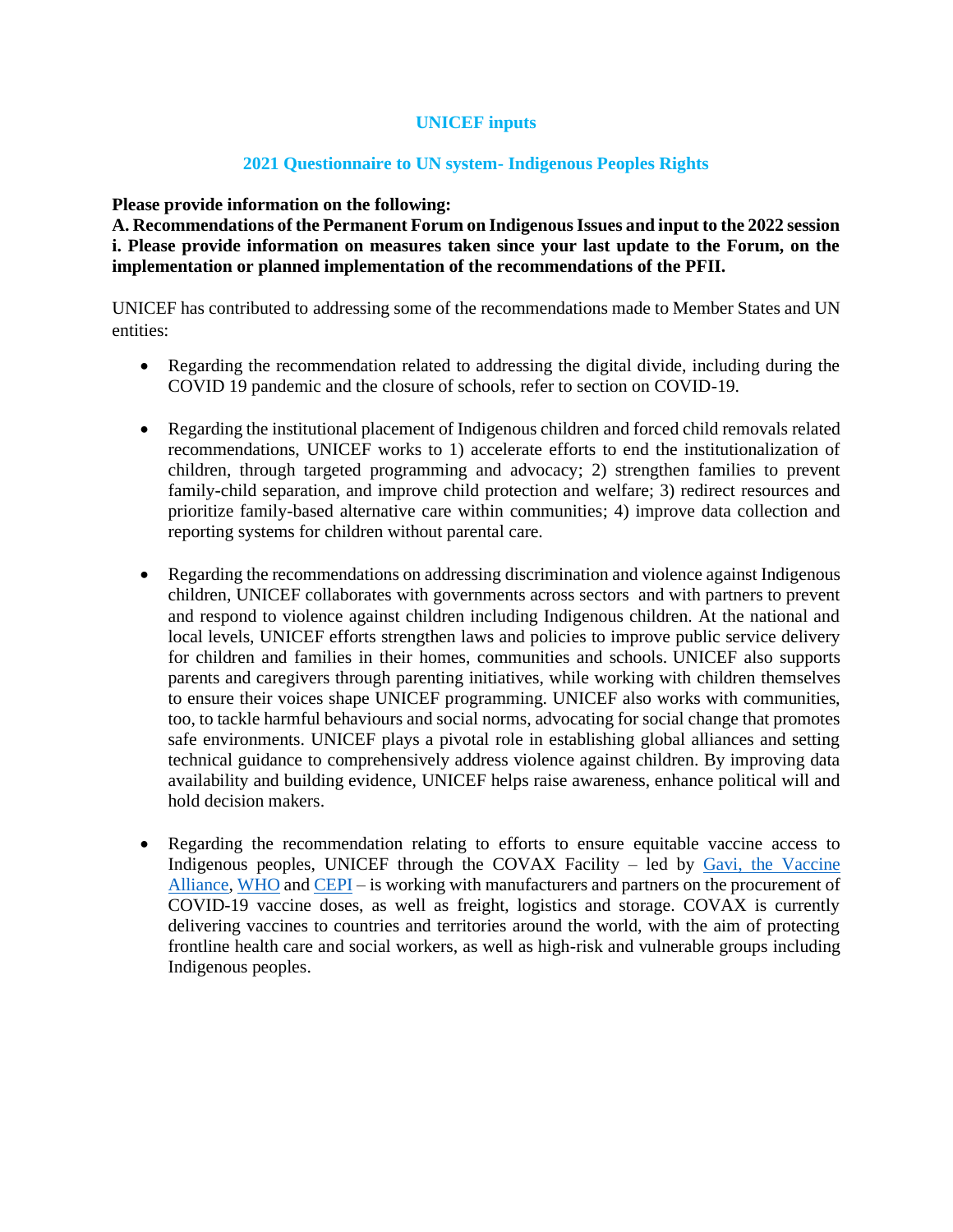**ii. The theme of the 2022 PFII session is "Indigenous peoples, business, autonomy and the human rights principles of due diligence, including free, prior and informed consent"1. Please include information on any publications, projects, reports, or activities relevant to this theme.** 

Nothing to report.

**B. System-Wide Action Plan to achieve the ends of the UN Declaration on the Rights of Indigenous Peoples** 

**i. Please provide analysis on actions taken by your agency, fund and/or programme on the six key elements of the SWAP, since your last update to the Forum.**

# **1) Raise awareness of the UNDRIP**

Few targeted actions have been recently reported by UNICEF at country level on raising awareness of the UNDRIP. For instance, in 2021, UNICEF Canada partnered with 'La commission des droits de la personne et des droits de la jeunesse du Quebec' to adapt a version in French of « Know your rights :UNDRIP for Indigenous Adolescents » : « [Déclaration des nations unies sur les droits des](https://www.cdpdj.qc.ca/fr/publications/declaration-nations-unies-droits-peuples-autochtones-version-simplifiee)  [peoples autochtones \(version simplifiée\)".](https://www.cdpdj.qc.ca/fr/publications/declaration-nations-unies-droits-peuples-autochtones-version-simplifiee) In addition, UNICEF continues to advocate for the rights of every child, including indigenous children, and in a culturally sensitive manner when supporting the implementation of the Convention on the Rights of the Child (CRC) and its Article 30 which refers specifically to indigenous children.

**2) Support the implementation of the UNDRIP, particularly at the country level** Ref. to executive summary

**3) Support the realization of indigenous peoples' rights in the implementation and review of the 2030 Agenda for Sustainable Development**

Ref. to section on the SDGs

- **4) Map existing standards and guidelines, capacity, training materials and resources within the UN system, international financial institutions and the members of the IASG for the effective implementation of the UNDRIP**
- In Cambodia, UNICEF supported the government in the development of the five year-action plan on Multilingual Education 2019-23, to which the Cambodian Indigenous People Association contributed to. A review of existing learning and teaching materials in Indigenous languages and the development of a Multilingual Education professional Course are ongoing.
- In Latin America and the Caribbean, UNICEF Regional Office supported the development of the following resources: 1) Good Practices on access to education for Indigenous students in 14 countries of the region bringing experiences from the ministries of education and from indigenous organizations, NGOs and teachers; 2) A regional portal of repositories of intercultural bilingual education materials in regional indigenous languages (ongoing); 3) Protocol for the elaboration of educational materials in indigenous languages and with an intercultural approach available to all the countries of the region (ongoing).

# **5) Develop the capacity of States, indigenous peoples, civil society and UN personnel**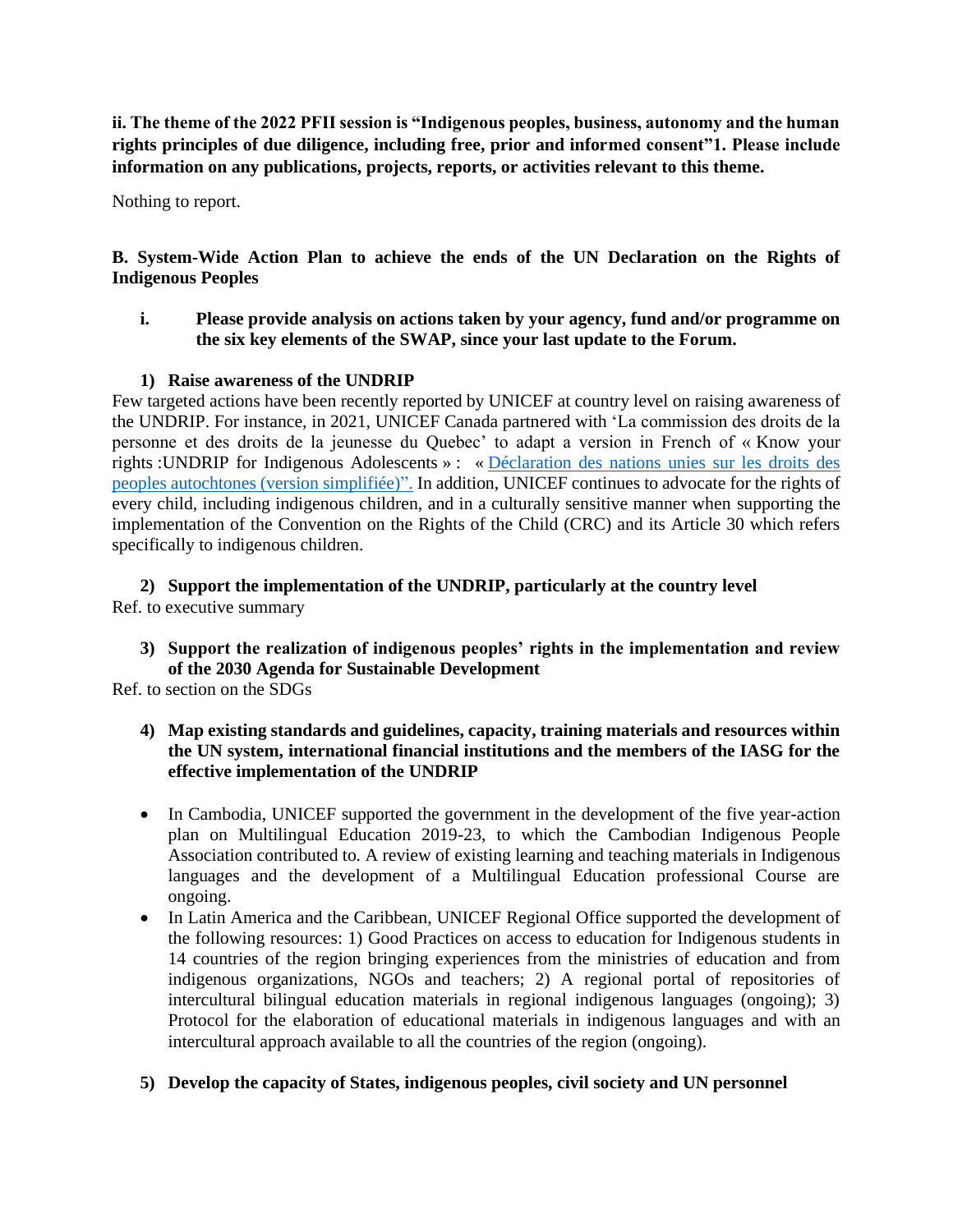• In Vietnam, UNICEF supported the capacity building of the multi-sectoral government partners on the CRC and child rights, including that of children from Indigenous communities.

#### **6) Advance the participation of indigenous peoples in UN processes**

- At the global level, UNICEF organized in 2021 a series of events that either focused on Indigenous issues or included Indigenous peoples. For instance, UNICEF and OHCHR convened a **side event to the Permanent Forum in 2021 on "child rights for all: ending and preventing discrimination against Indigenous children**". It highlighted the situation of Indigenous children, the multiple and overlapping discriminations they face, as well as the role that they often take on as human rights defenders to claim and exercise their rights for themselves and for their communities. **On the occasion of the International day of the World's Indigenous Peoples,** UNICEF issued a [video interview](https://twitter.com/unicefchief/status/1424785967211323393?s=20) by Executive Director Henrietta Fore with two young Indigenous activists: Kantuta Conde and Kynan Tegar as well as a [short explainer](https://twitter.com/UNICEF/status/1424792990975991812?s=20) on why the International Day is so important by Kantuta. On October 21, 2021, the EU Delegation to the UN, the Permanent Mission of Uruguay to the UN, and UNICEF, hosted a **side event panel discussion in the margins of the Interactive Dialogue of the Third Committee of the UN General Assembly on the Promotion and Protection of the Rights of the Child. The panel focused on Child Rights and the SDGs- " Taking action to ensure no child is left behind"** and included a young Indigenous panelist who spoke about the importance of preserving Indigenous land ownership and passing down Indigenous traditions to future generations. He emphasized the deterioration of Indigenous culture as a result of land encroachment and the stresses of modern living. He also raised the importance to end Indigenous youths 'feelings of shame and stigma about their culture; ensure that Indigenous youth are proud of their culture and speak out; and the significance of film making and documentaries in the preservation of Indigenous cultures. In addition, UNICEF together with OSRSG-VAC convened an **International workshop on equal access to justice for Indigenous children during the 2021 world congress on justice with children (November 2021**). It focused in particular on systemic racism and the disproportionate criminalisation of children from indigenous communities. The panel was moderated and led by Indigenous women.
- In New Zealand, UNICEF Aotearoa has taken steps to foster diversity, equity and inclusion within the National Committee. This includes changing its name to UNICEF Aotearoa to reflect its bi-cultural journey. The National Committee has also appointed a Māori Council to be on their governance board, and appointed a Māori Deputy-Chair, and Māori Advocacy and Relationship Managers in the domestic Team, to benefit from their knowledge and experience working with Māori children and their communities, in order to scale up results for indigenous children in Aotearoa. UNICEF Aotearoa supported the formation of a Rangatahi (young people) group as UNICEF Youth Ambassadors providing youth voice on indigenous issues, including on the environment. In partnership with the [Centre for Indigenous](https://sites.massey.ac.nz/indigenouspsychologies/#:~:text=The%20purpose%20of%20the%20Centre,that%20can%20benefit%20all%20communities.)  [Psychologies](https://sites.massey.ac.nz/indigenouspsychologies/#:~:text=The%20purpose%20of%20the%20Centre,that%20can%20benefit%20all%20communities.) and UNICEF Aotearoa, the Māori young people discussed the meaning and value Māori give to te taiao (*environment*), ngahere (*forest*) and taonga (*treasured*) species. A website was created to document the [youth perspective of te taiao.](https://storymaps.arcgis.com/stories/b3b4c6ef8aed46e38672de162e5b9387)
- In 2021, UNICEF Canada launched a new Youth Advocacy Program, a year-long initiative in which a cohort including Indigenous youth share and learn skills and opportunities to advocate on the issues that matter to them. These young people identified four areas of focus, one of which is Racial Discrimination and Indigenous Rights, for the focus of UNICEF Canada's intergenerational event on National Child Day in 2022. UNICEF Canada produced a podcast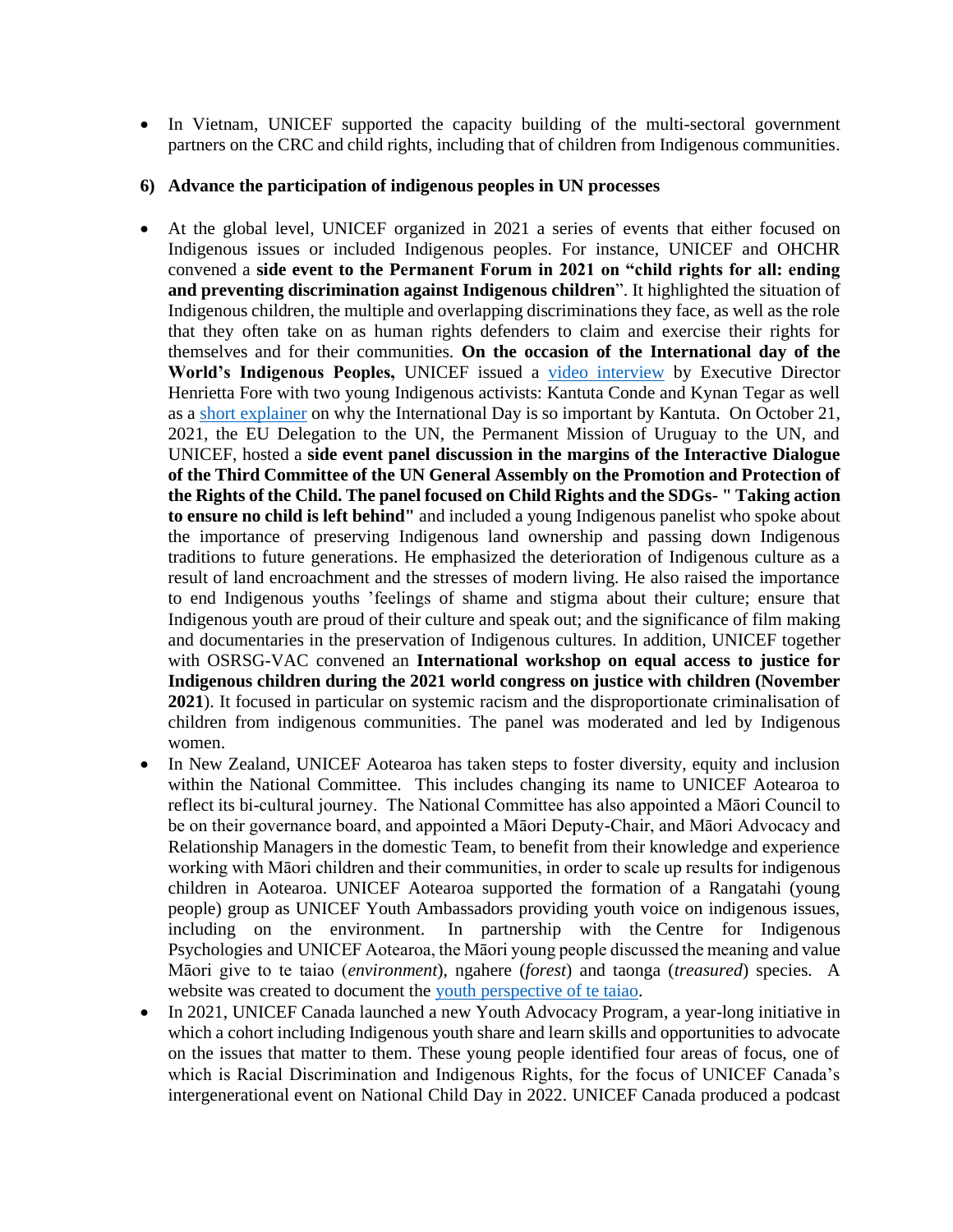featuring Indigenous youth discussing the right to identity as part of its *Voices of One Youth* series, and includes a high proportion of Indigenous youth in *U-Report Canada* which has communicated their views and needs related to their rights and their pandemic experiences.

• In Cambodia, in the recent mid-term review of the 2019-23 Country Programme, Unicef Cambodia engaged adolescent and youth aged 14-19 to participate in its Adolescent Development and Participation virtual consultation. Indigenous adolescents and youths presented their voices and concerns related to themselves and their communities. Their collective inputs were considered seriously for the inclusion in and implementation for the next half of the country programme. Representatives from Indigenous communities, NGOs and association working with the Indigenous communities participated in UNICEF supported programmes*.* 

#### **ii. Please also include an executive summary.**

UNICEF has contributed to the achievement of several actions under the SWAP and UNDRIP. With the dedicated work of its offices in several countries, UNICEF continues to engage in supporting the realization of indigenous children rights, focusing on the following areas:

• **Educational systems and access to culturally sensitive education:** In line with article 14 of the UNDRIP, UNICEF supports governments in increasing access, and strengthening the quality of education provided to indigenous children, fostering intercultural and multilingual approaches. In close collaboration with national and sub-national authorities, UNICEF provides trainings to teachers, supports the development of bilingual or multilingual curricula, strengthens the participation of indigenous students in the educational process, and produces evidence and collects data to inform decision makers on the right to education of indigenous children. In some countries, UNICEF also provides training directly to students (such as on the 21st century or life skills in indigenous children) and offers financial support for the operation of culturally adapted schools.

• **Health and Nutrition**: In contribution to article 24 of UNDRIP, UNICEF works to strengthen health systems as well as the capacities of health professionals working in indigenous communities, contributing to making community-based health services more sensitive to traditional practices. This includes neonatal, perinatal, maternal and adolescent sexual and reproductive health, immunization, and HIV testing. UNICEF also supports public health authorities in preparing legislation, guidelines, communication strategies, and in generating evidence on the specific health and nutritional challenges facing indigenous groups to inform decision making. In some countries, UNICEF promotes the meaningful engagement of indigenous peoples on the delivery and uptake of health services. In support of national and sub-national authorities, UNICEF contributes to community nutrition models to address malnutrition among indigenous communities. It provides materials, tools and organizes workshops to discuss challenges affecting the nutritional status of indigenous children. In some countries (including those hosting indigenous migrants), it also helps set up centers for health and nutrition promotion and carries out outreach on good practices, including responsive care and early stimulation.

• **Participation in decision making:** In line with articles 18 and 23 of UNDRIP, UNICEF's work continues to foster the participation of indigenous children including adolescents in decision making processes about issues that impact their lives, and in collecting their inputs about national or local development priorities.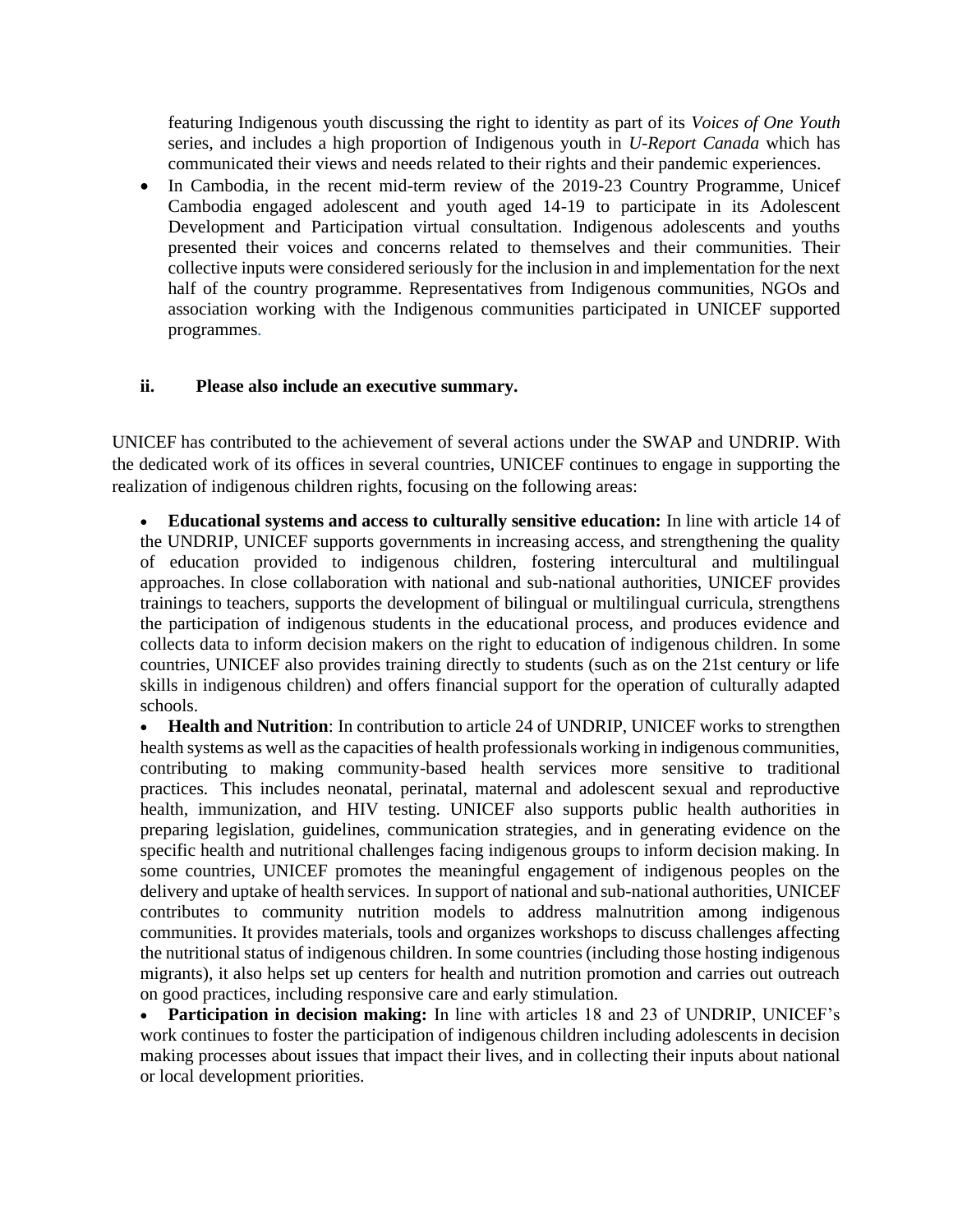• **Identity and citizenship:** In contribution to article 33, UNICEF works to improve access to civil registration of indigenous children in several countries, cognizant of the fact that in many situations Indigenous children face lowest rates of birth registration than non-Indigenous children.

• **Child Protection**: UNICEF advocates for the prevention of family separation and for family based alternative care options. This is of particular relevance to Indigenous children who are more likely to find themselves in alternative care. Indigenous children are also in more frequent contact with criminal justice systems than non-indigenous children, and UNICEF works around the world to strengthen child justice systems. UNICEF also supports the establishment or strengthening of child protection systems, ensuring that children at risk or victims of violence, abuse and exploitation, including indigenous children, receive adequate support.

• **Social protection programmes** supported by UNICEF worldwide involve contributions to initiatives implemented by national governments, especially policies for cash transfer or longterm strategies aimed at reducing multidimensional poverty. UNICEF continuously advocates for the inclusion of indigenous children, often those most left behind, into these initiatives, including through targeted interventions.

• **Advocacy and campaigning on indigenous rights** in high income countries: UNICEF National Committees in developed countries carry out a number of initiatives to raise public awareness and advocate on the rights of indigenous children.

• **COVID-19 response and recovery:** UNICEF has supported governments in ensuring the continuation of health services to indigenous communities, guaranteeing accessible and quality health care even in very remote areas. UNICEF has also been working with Ministries of Education to address the limited access to the internet while schools were closed, including by distributing low tech and no tech tools, promoting teachers visits, addressing the disproportionate impact of the digital divide on Indigenous children, and advocating for and supporting safe return to school. UNICEF has also supported the development of resources to explain and speak about COVID-19 to children, including Indigenous children. UNICEF has supported prevention campaigns and measures to mitigate the risks and impact of COVID 19 on Indigenous children. UNICEF is also advocating for a rights-based recovery that is respectful of Indigenous peoples rights.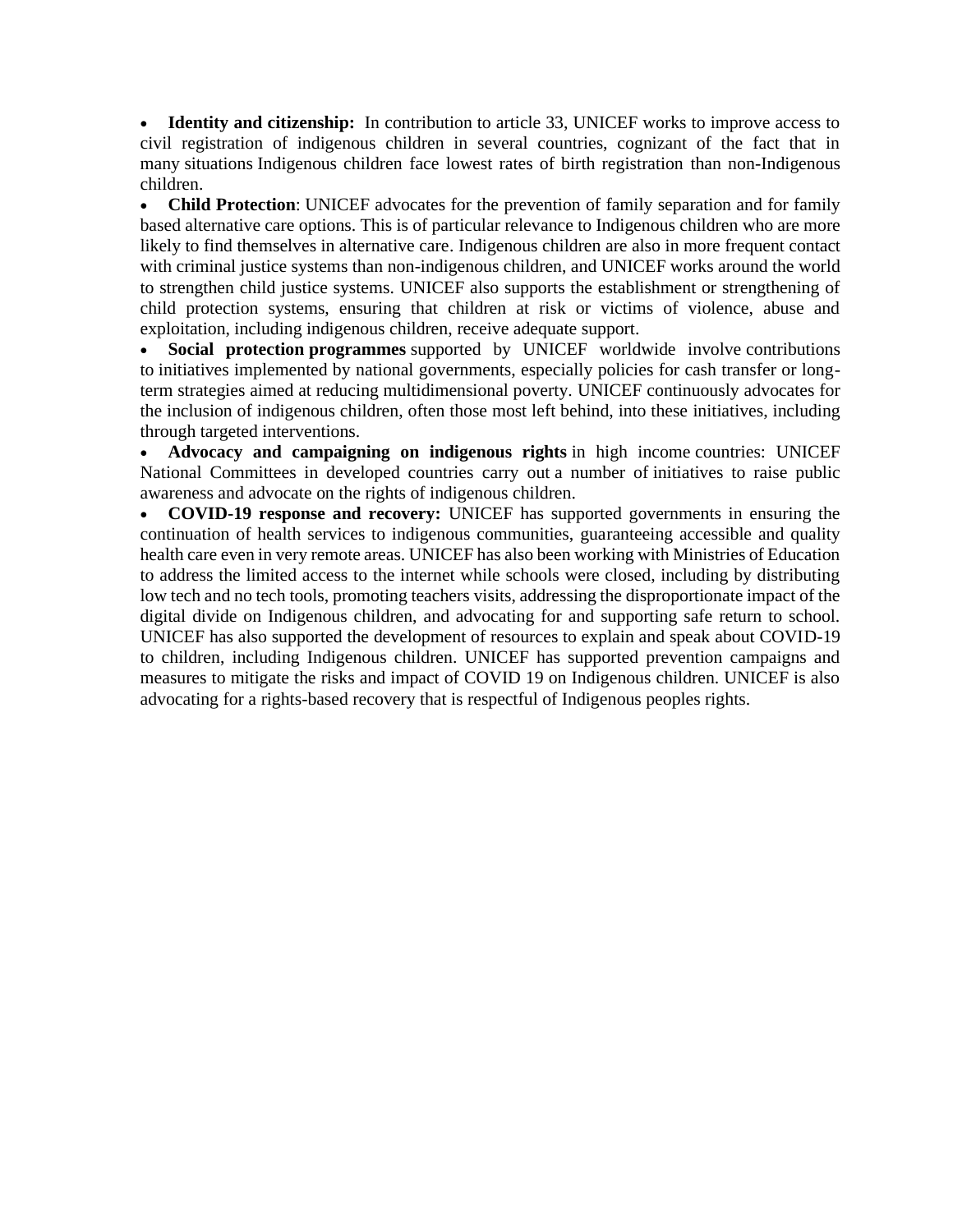## **C. 2030 Agenda for Sustainable Development**

**i. Please provide information on the main gaps and challenges your entity has identified for indigenous peoples in achieving the 2030 Agenda.**

Indigenous children continue to face widespread, multiple and overlapping forms of discrimination and marginalization which denies them the full enjoyment of their rights and jeopardizes their potential and opportunities for life and for generations. Across the world, Indigenous children are indeed more likely to be poor and to face multidimensional poverty, with barriers to access to birth registration, health, housing, water and sanitation - those living in rural or reserved areas often suffer from the underfunding of public services. They face higher risks of infant mortality and malnutrition; high incidence of communicable and non-communicable diseases including much higher rates of suicide and self-harm compared to other children; higher protection risks including to violence in its different forms, higher lower school enrollment rates attendance, implicit bias from their teachers, and fewer years of education, which is often not provided in Indigenous languages and/or using an intercultural approach; as well as a lack of information about their rights in Indigenous languages. Indigenous children are also overrepresented in the juvenile justice system and face limited legal protection and may not have access to mechanisms for redress. They are often removed from their families and placed in alternative care in large numbers. They experience forced relocation and loss of land, and environmental pollution. These patterns of inequalities have been magnified by the COVID-19 pandemic, and school closures for example which have impacted disproportionately Indigenous children. In light of the systematic discrimination they face, many Indigenous children have stood up for their rights, often taking the lead in the defense of Indigenous lands and territories, being at the forefront of movements to protect the environment and advocating for Indigenous peoples' collective rights worldwide. But in doing so, they also face high levels of risks, as children, as Indigenous children, and as human rights defenders.

### **ii. What activities have your entity undertaken since the last reporting that addresses these gaps and challenges?**

UNICEF is working across the SDGs to advance the rights of all children including Indigenous children. Specific 2020 examples are listed below:

### **SDG 2 Nutrition**

• UNICEF Brazil worked in shelters for indigenous Venezuelan migrants in the states of Roraima, Amazonas, and Pará. Throughout 2020, UNICEF has been monitoring the nutritional status of 621 indigenous children living in shelters. Specific health teams were assigned to these shelters, and protocols were developed to address the cultural differences of these populations. UNICEF projects have promoted the development of a regionalized food culture in these migrant populations, as well as caregiver support in the reactivation of community kitchens and the generation of evidence on the specific vulnerabilities of migrant indigenous groups and related factors.

# **SDG 3 Health**

• In response to the Ebola outbreaks in the Democratic Republic of the Congo, UNICEF assisted risk communication and community engagement teams in mobilizing influential leaders and groups – including indigenous leaders – to participate in Ebola prevention and response efforts.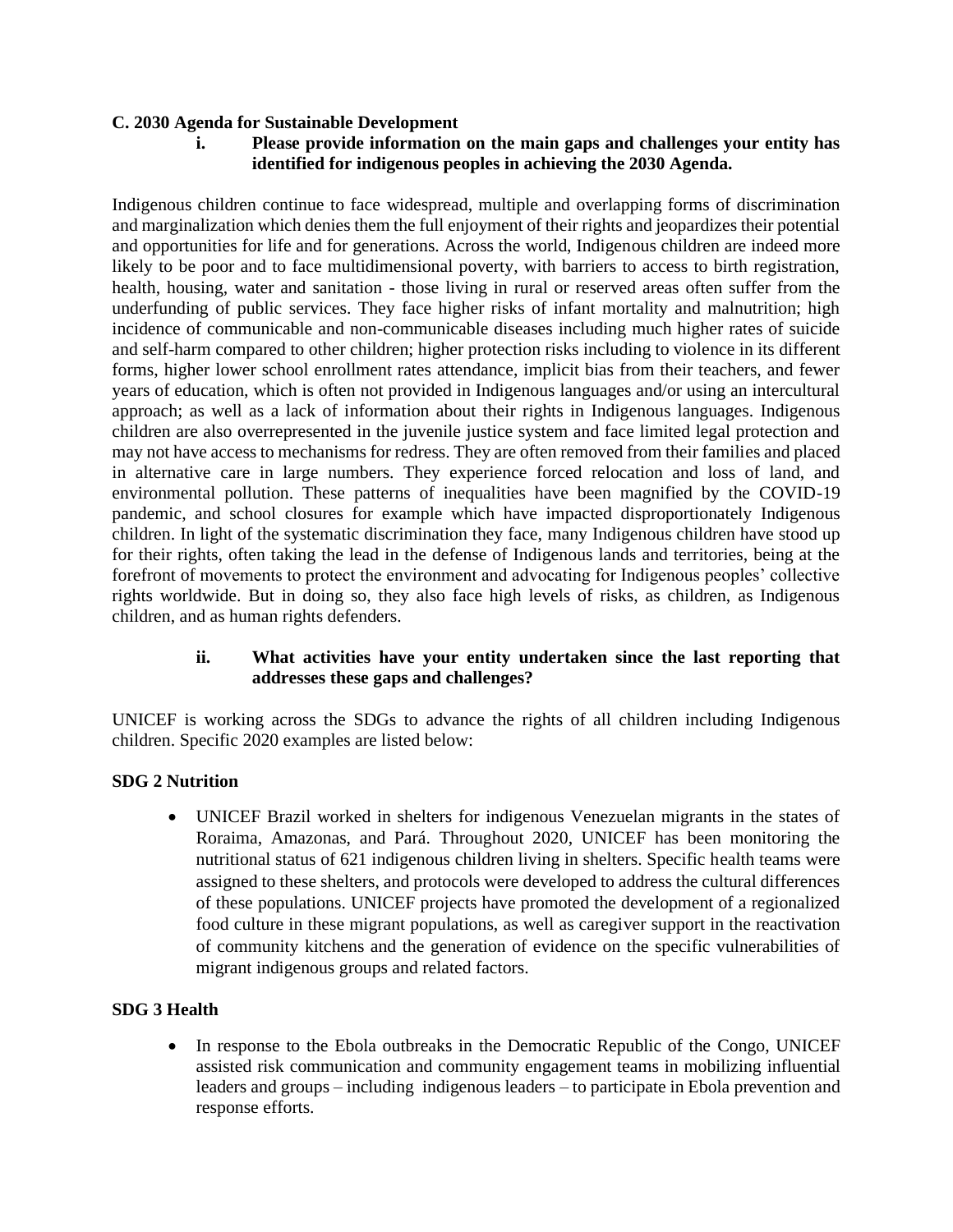• In Congo, UNICEF is supporting access to national immunization campaigns for indigenous children.

## **SDG 4 Education**

- Early Childhood Development-UNICEF Honduras provided direct support for the programme Criando con Amor [Parenting with Love], which targets marginalised children and their families in three indigenous municipal associations (mancomunidades) in the departments of Intibucá, Lempira, and Copán, benefiting Lenca and Maya populations.
- UNICEF Brazil engaged over 1,825 state-level education managers in online webinars to discuss age-grade distortion, including a series of indigenous education webinars.
- The Ministry of Education and UNICEF Paraguay collaborated to create educational podcasts (ahendumi) and supporting materials to meet the learning needs of approximately 45,000 children (51 per cent boys/49 per cent girls), including children from three indigenous groups.
- UNICEF Congo is supporting school enrollment of Indigenous children in the departments of Sangha, Likouala, and Lekoumou

### **SDG 5 Gender equality**

- In Costa Rica, UNICEF worked to strengthen the ALAKOLPA BRIBRI WAK TECHOK federation of indigenous women's advocacy and work capacity for defending and protecting their rights.
- In Vietnam, UNICEF 1) conducted a national child marriage study with a focus on understanding the causes and service access gaps among Indigenous communities; 2) expanded GBV and MHPSS helpline services at the provincial level and offered services for free and in Indigenous languages (previously offered in Lao only); 3) developed a joint output on gender equality, women's empowerment and human rights under the new UNSDCF, which aims to eliminate all forms of discrimination (including against Indigenous communities) in the design, implementation and monitoring of legal and policy frameworks, in collaboration with the UNCT.

# **SDG 6 WASH**

• In Peru, UNICEF purchased and distributed hygiene kits, which include menstrual hygiene supplies as standard items, as well as additional products such as sanitary pads and tampons, menstrual cups, reusable napkins, pain medication, and soap, to indigenous girls and women.

### **SDG 10 Reduced inequalities**

• In Costa Rica, a methodological approach for measuring the public budget for children was developed and implemented through a collaboration between a government institution (National Child Welfare Agency /PANI), the academy (University of Costa Rica), and UNICEF, involving over 60 institutions. The project aims to promote effectiveness, efficiency, equity, and transparency in public budget decision-making, as recommended by the Child Rights Committee's Observation No. 19. It informs how public resources are invested in order to reduce the social inequalities that affect many children and adolescents, particularly those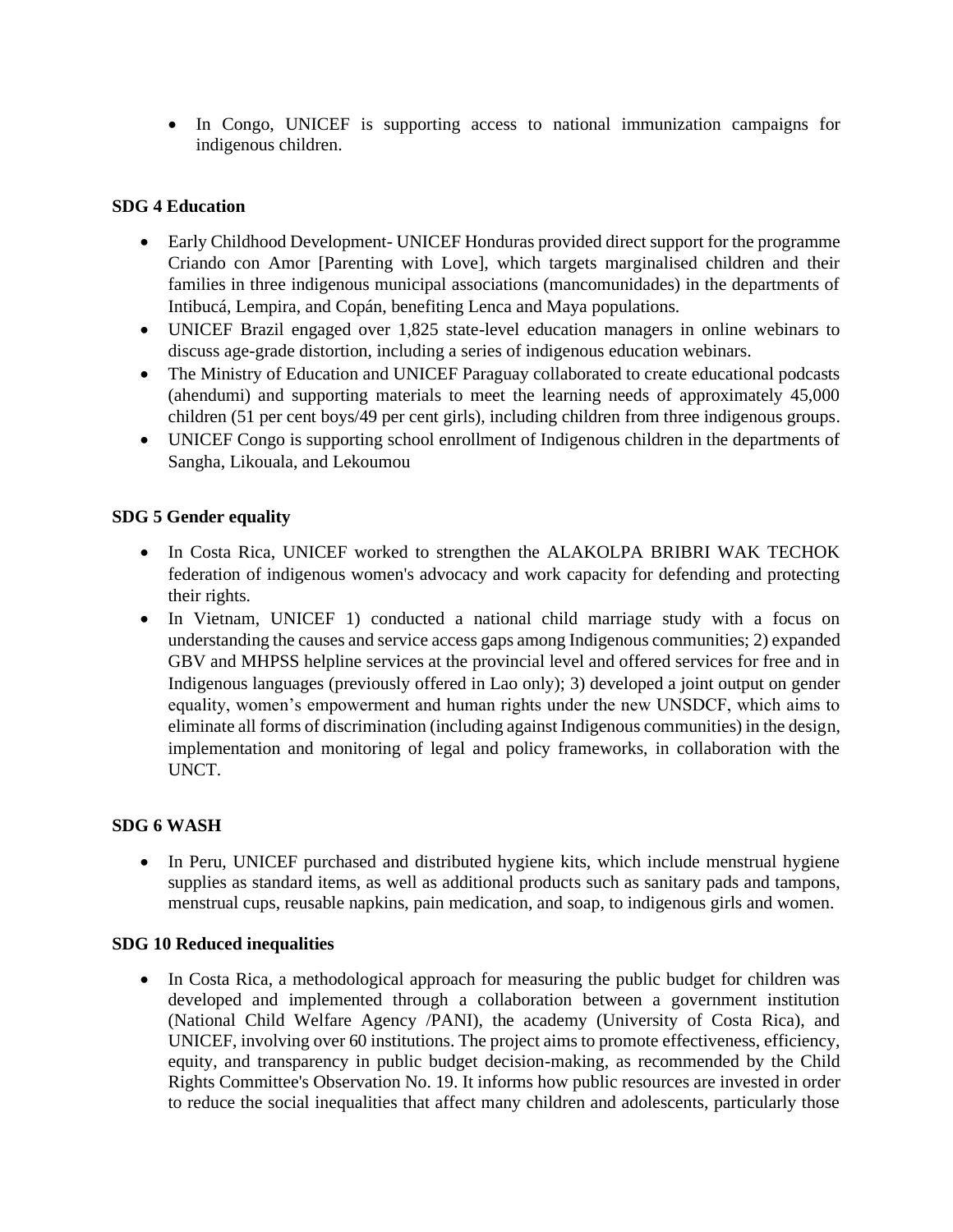from indigenous and afro-descendant backgrounds.

- In 2019, the Moriarty Foundation and UNICEF Australia have partnered to share knowledge and understanding of multi-sectoral, culturally relevant approaches to addressing multigenerational disadvantage for Indigenous children. Both organisations have united to leverage their collective impact to improve education, health and wellbeing outcomes for children in remote Aboriginal communities, and address some of the worst inequalities in Australia. With this partnership, a joint advocacy strategy has been developed aimed at removing barriers which prevent children from achieving their potential, they have engaged with Government toward the realisation of national Close the Gap targets and both organisations are building proven, reliable and culturally relevant data/evidence to inform policy development and direct further investment. Programs covered by the partnership will contribute to achieving sustainable results across more than half of the outcomes outlined in the Federal Government's Closing the Gap 2020 Report. Together, both organisations are also working towards the UN Sustainable Development Goals relating to nutrition, equity, early childhood development and wellbeing and education.
- UNICEF Mexico collaborated with the Centre for Anthropological Research and Studies (CIESAS) to translate 22 risk communication messages into 42 indigenous languages, encouraging hygiene practises, psychosocial support for emotion management, malnutrition prevention, domestic violence prevention, and emotional support to ensure educational continuity. A total of 40 indigenous and community radio stations helped spread the word across 15 states, reaching approximately 9.8 million people.
- UNICEF Congo is supporting Indigenous peoples access to social services in the department of Lekoumou.

### **SDG 13 Climate action**

• Guyana hosted a virtual Youth Climate Action Forum on Climate Change and Indigenous People.

### **SDG 16**

- Non-discrimination: UNICEF Brazil promoted diversity in response to racism, and distributed cellphones to the most excluded adolescents in the Semiarid, Amazon, and Southeast regions to ensure their right to participate during the Pandemic. Racism-response activities were carried out in 733 municipalities throughout the Semiarid and Amazon regions, reaching over 70,000 adolescents through online activities aimed at promoting the values and culture of Afrodescendant and indigenous peoples.
- Birth registration: In Belize, UNICEF and UNHCR assisted in the implementation of a mobile registration campaign. This was done in order to reach children born in indigenous, asylum-seeker, refugee, and migrant communities. In Congo, UNICEF is supporting the birth registration of Indigenous children, particularly as relates to supporting the provision of birth certificates.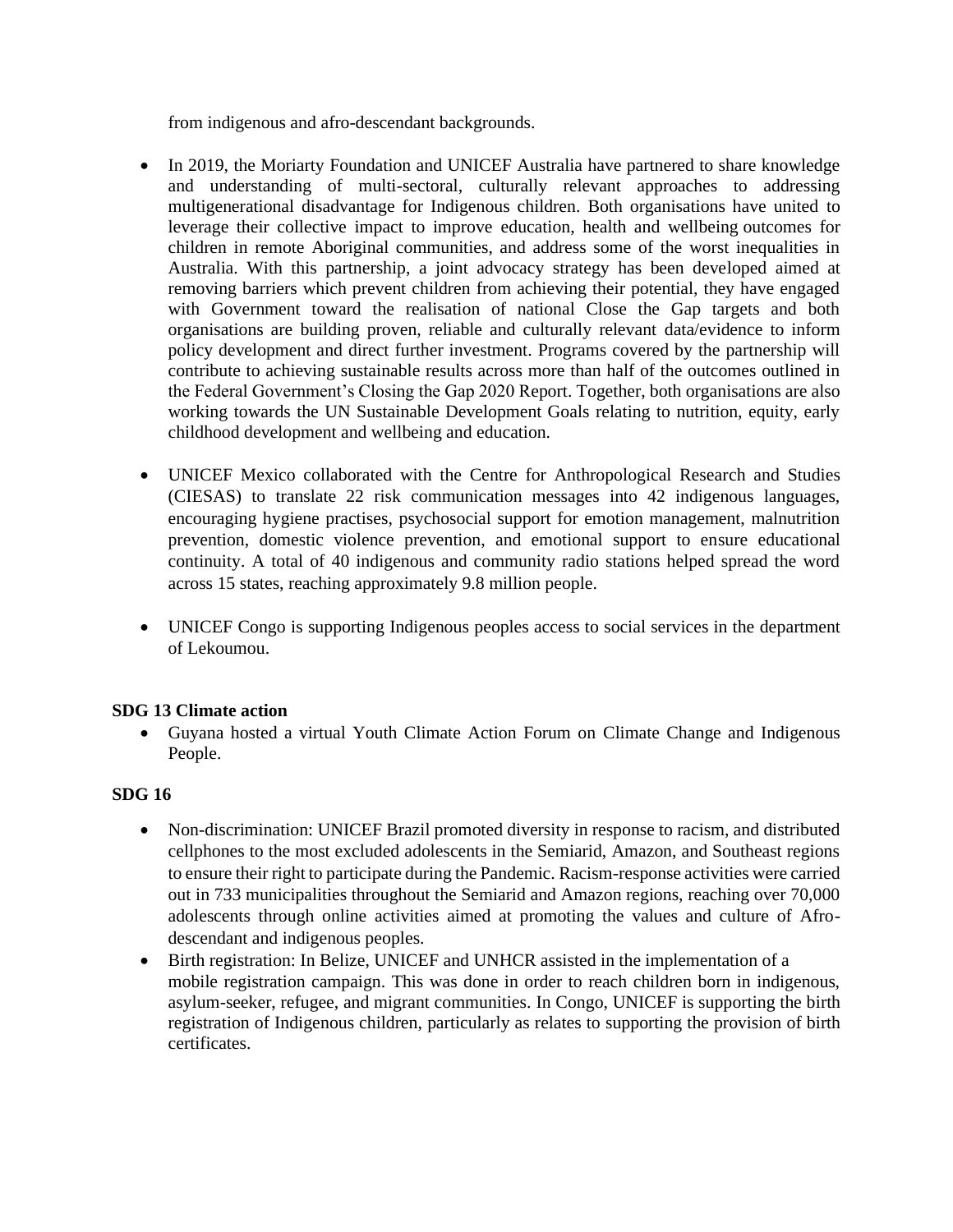**iii. Please describe any activities that your entity organized in support of the 2021 UN High-Level Political Forum on Sustainable Development and/or reports and activities that supported SDG reporting and monitoring or a VNR process at the national, regional, or global level.** UNICEF supports the participation of children and youth in SDG implementation, follow-up and review processes at the national level. This includes the facilitation of consultations in Government's Voluntary National Review (VNRs) processes. UNICEF aims to facilitate the meaningful participation of children from diverse backgrounds and communities, especially the most marginalized children and young people, including indigenous peoples. For instance, in Vietnam, UNICEF supported in 2020 the participation of children and youth from Indigenous communities on the VNR consultation and facilitated a discussion on the realization of their rights in the context of the SDGs.

## **D. COVID-19 pandemic**

## **i. Please provide information on action taken by your agency, fund and/or programme since your last update to the Forum, to address the COVID-19 pandemic and its effects on indigenous peoples.**

UNICEF has supported governments in ensuring the continuation of health services to indigenous communities, guaranteeing accessible and quality health care even in very remote areas. UNICEF has also been working with Ministries of Education to address the limited access to the internet while schools were closed, including by distributing low tech and no tech tools, promoting teachers visits, addressing the disproportionate impact of the digital divide on Indigenous children, and advocating for and supporting safe return to school. UNICEF has also supported the development of resources to explain and speak about COVID-19 to very young children, including Indigenous children. UNICEF has supported prevention campaigns and measures to mitigate the risks and impact of COVID 19 on Indigenous children. UNICEF is also advocating for a rights-based recovery that is respectful of Indigenous peoples rights. More details follow.

## **1. Addressing the digital divide and its disproportionate impact on Indigenous children's right to education**

- Although in previous years some countries had built bilingual intercultural education models, the COVID-19 pandemic and related school closures disproportionately affected indigenous children, with distance education offered mostly in the predominant language or not culturally appropriate.
- Faced with the closure of schools in March 2020, countries of the Latin American and Caribbean region have designed various strategies for remote education provision with most countries providing education through the web, television and / or radio, with uniform content for all and in the predominant language (Spanish / Portuguese). Only five countries reportedly held radio sessions in some indigenous languages, and materials were distributed to more than 80 remote-indigenous-populations and 8 languages within 8 countries<sup>1</sup>. Problems in accessing electricity and the internet, both in urban and rural areas, also constitute a barrier to the continuity of education for many students including Indigenous children. In this context,

<sup>1</sup> For instance, in Nuevo San Rafael, a Shipibo community in Peru's Amazonian region of Ucayali especially hit hard by COVID-19, the Ministry of Education launched in 2020 "I Learn at Home," a national remote education strategy developed with UNICEF support for children and adolescents that addresses the needs of students living in rural and indigenous communities. Lessons in I Learn at Home are available in Spanish as well as in nine indigenous languages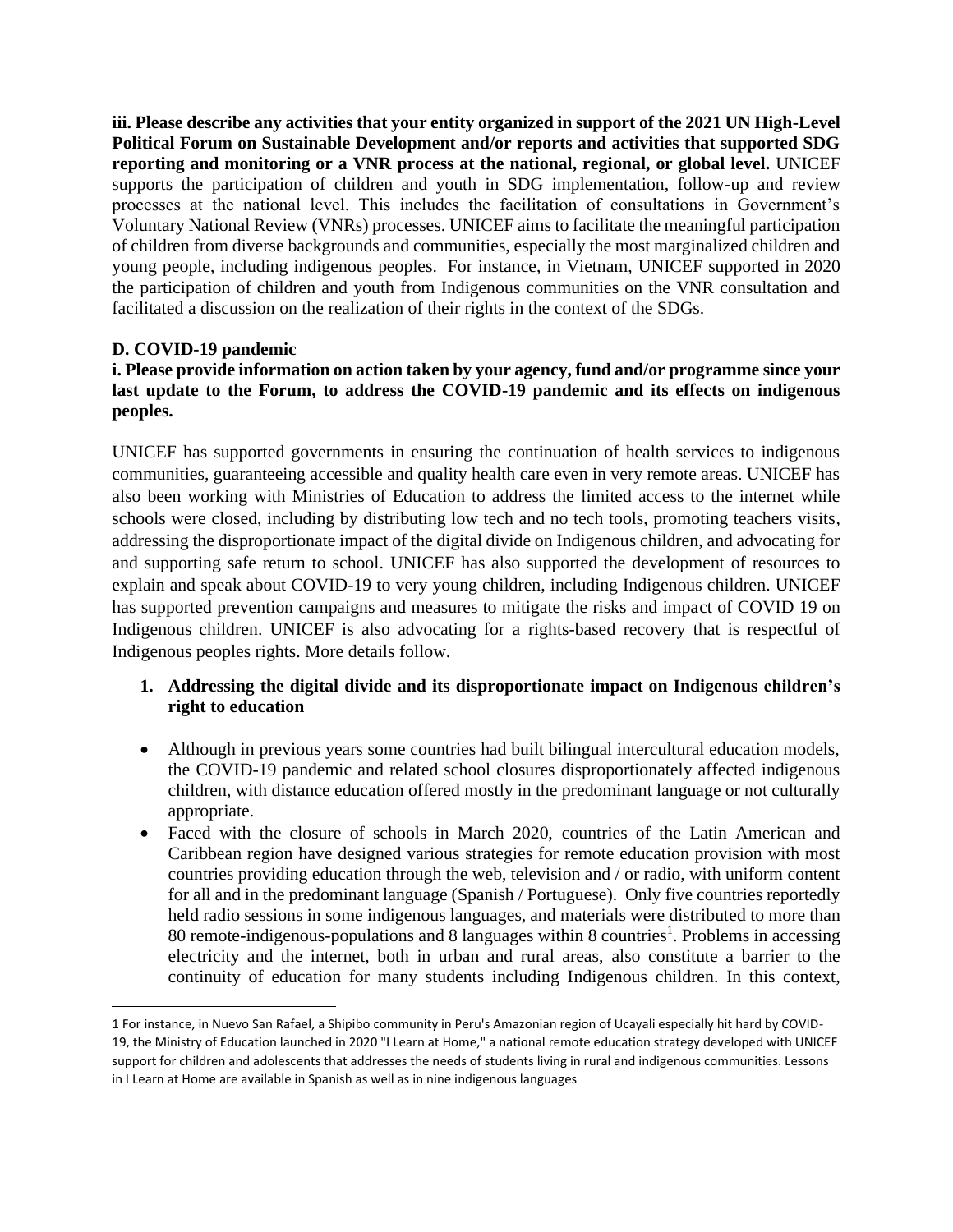UNICEF Regional Office for Latin America and the Caribbean issued in 2020 a [Call to Action](file:///C:/Users/mstambouli/Documents/•%09https:/www.unicef.org/lac/en/documents/unicef-call-to-action-indigenous-communities-and-right-education-in-times-of-covid19) for the governments of the region to focus their efforts on strengthening Intercultural Bilingual Education in primary and secondary programs and prioritize the safe return of indigenous children and adolescents to their schools, with support and acceleration programs, as well as health, food and protection services; and to increase investments and implementation of information and monitoring and evaluation systems; training of teachers who speak native languages; investment in distance education with quality, cultural relevance and access to digital connectivity and equipment, the participation of native peoples; as well as alliances and south-south cooperation. The Call to Action generated interest from donors, and funds were mobilized by UNICEF LACRO to highlight responses and good practices carried out by States and civil society entities to address the challenges of remote education provision in the context of the COVID-19 pandemic. In that context, UNICEF LACRO has contributed to supporting remote, culturally appropriate and quality education for Indigenous children across the region with the following regional efforts: 1) Documentation of Good Practices in the provision of relevant education access to students of indigenous peoples in 14 countries of the region2 bringing experiences from the ministries of education and from indigenous organizations, NGOs and teachers; 2) A regional portal of repositories and materials of intercultural bilingual education materials in regional indigenous languages (ongoing); 3) Protocol for the elaboration of educational materials in indigenous languages and with an intercultural approach available to all the countries of the region (ongoing).

- During the global pandemic and school closure, UNICEF Cambodia has supported the Ministry of Education, Youth and Sports and its sub-national level, the Provincial Offices of Education to mitigate the learning loss of children, including on the hard to reach children from Indigenous communities through a radio based learning programme in Indigenous languages that enabled Indigenous children to continue learning in the time of the crisis. To increase access, UNICEF distributed 1,640 radios to Indigenous children to support their learning during school closure. UNICEF also supported the provision of paper-based learning materials including worksheets and home learning packages, storybooks for thousands of Indigenous children to help them learn at home during and post school closure.
- UNICEF Australia partnered with local community led organisations in order to provide practical, targeted support for children in vulnerable communities to ensure learning continues. They have identified critical gaps in Australia's national emergency response and have been focused on supporting communities who have suffered previous disadvantage, which is now further compounded by COVID-19. This includes supporting adapted delivery methods for early childhood education in remote indigenous communities.

### **2. COVID-19 prevention messages and measures**

• In Gabon, UNICEF re-purposed part of the funding from the Joint Programme on Social Protection to support extended Risk Communication and Community Engagement activities and continuity of services for hard to reach populations including Indigenous peoples.

<sup>&</sup>lt;sup>2</sup> [Intercultural-Bilingual-Education.pdf \(unicef.org\).](https://www.unicef.org/lac/media/23246/file/Intercultural-Bilingual-Education.pdf) The good practices provide an account of efforts made by ministries of education and local government, as well as by civil society entities and teachers, to provide education services during the COVID-19 pandemic to indigenous students without access to digital media (mainly due to lack of internet connectivity).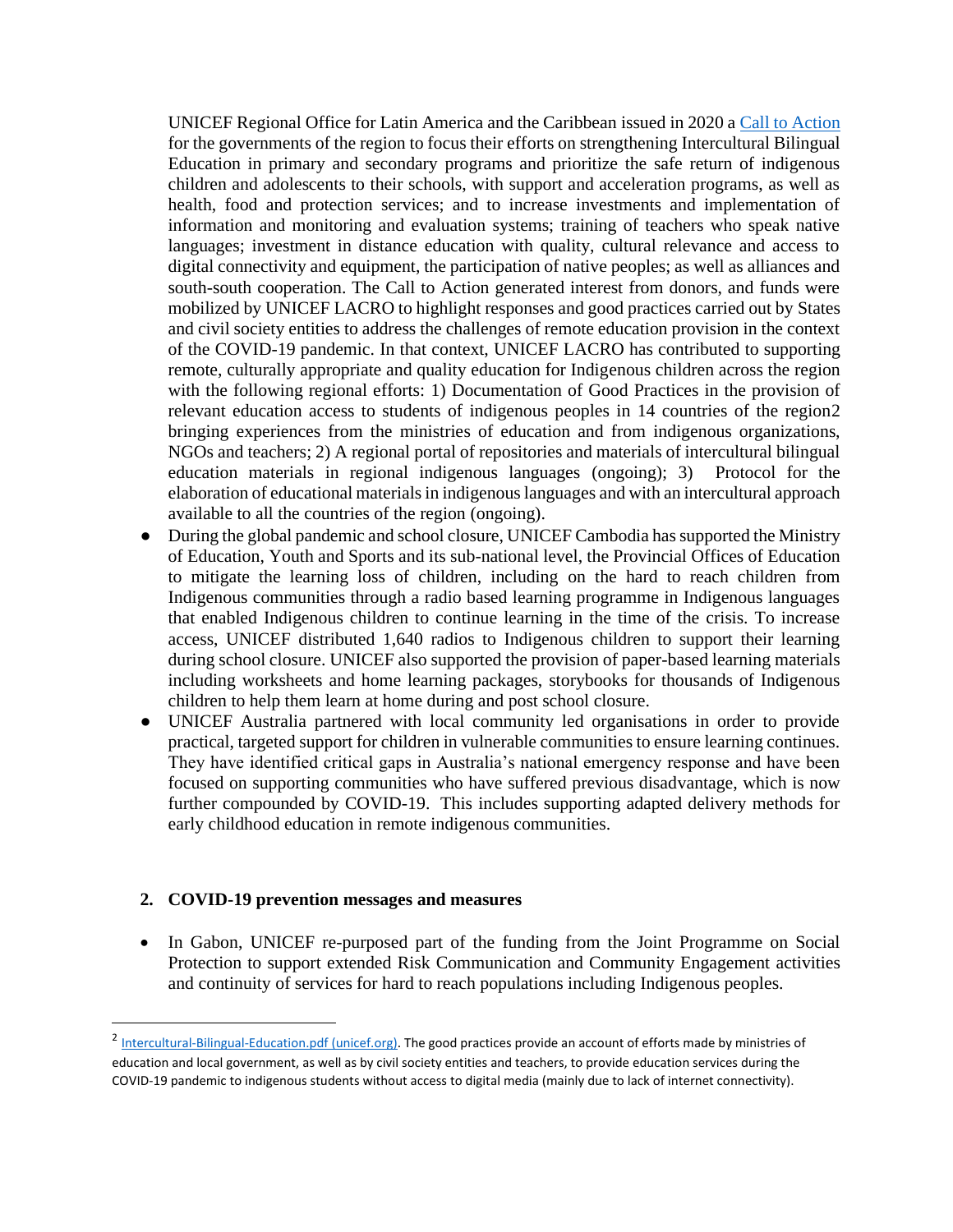- In Congo, UNICEF Covid prevention campaigns have specifically targeted indigenous peoples (including through the distribution of personal protective equipment)
- In Bolivia, COVID-19 prevention efforts undertaken in 2020 benefited 1,992 children and 445 families in 20 indigenous villages. This project was completed in collaboration with the Plurinational Institute of Language and Culture (IPELC). UNICEF provided funding, technical assistance, and content inputs, which IPELC translated.
- In Cambodia, UNICEF supported the development and dissemination of COVID-19 prevention messages through radio series and leaflets which were translated into Indigenous languages and reached Indigenous communities through schools and students.
- UNICEF Denmark with its office in Greenland created COVID-19 prevention videos3 in Greenlandic for children aged 10-17 years old, in partnership with Bikubenfonden, a Danish foundation. The child friendly guides included various themes ranging from information on handwashing, to taking care of one's physical and mental health during lockdowns. The videos featured well known young Greenlandic influencers and were very well received4.
- In Australia, UNICEF Australia collaborated with the Australian Department of Health through a COVID-19 communications campaign which aims to increase understanding of COVID-19 vaccines' safety and effectiveness among culturally and linguistically diverse communities. A component of the partnership is a social media campaign that showcases Indigenous Ambassadors and community leaders getting their vaccines and promoting vaccination safety messages.
- UNICEF assisted the governments of Guyana and Suriname in their National COVID-19 response to identify and mitigate risks for children, particularly those affected by the Venezuelan migration crisis. With a focus on the most vulnerable families, particularly in indigenous interior communities, approximately 80, 000 people were reached with critical WASH Infection Prevention and Control supplies, including hygiene items.
- In Brazil, UNICEF strengthened partnerships with civil society, grassroots organisations, and key indigenous networks to provide in-kind support for COVID-19 prevention to 2.1 million vulnerable people (including indigenous, quilombola, favela, and rural communities) and to deliver culturally appropriate information, establishing UNICEF as a trusted partner among Amazonian indigenous communities.
- In Colombia, in 2020, at the request of the government and in collaboration with OCHA, the inter-sectoral emergency response mechanism (MIRE), and WFP, UNICEF, together with the Health Department and the Colombia Red Cross, were among the first responders to the COVID-19 situation in Amazon indigenous communities, installing 26 community portable water points and distributing over 500 hygiene kits, critical WASH supplies, and Communication for Development (C4D) messages in indigenous languages. Both programmatic and humanitarian interventions were supported by a comprehensive and locally designed C4D strategy – in Spanish and five indigenous languages – aimed at ensuring that communities have access to relevant and meaningful information in order to reduce rumours and promote safe behaviours. An innovative COVID-19 prevention strategy called "ABC Protector" was implemented and scaled up in collaboration with the community and families of the Indigenous Reservation of Chiles and the municipality of Ipiales. UNICEF collaborated

<sup>3</sup> [https://www.youtube.com/watch?v=36E6jzgG0ss;](https://www.youtube.com/watch?v=36E6jzgG0ss) [https://www.youtube.com/watch?v=DUVUbhsR1EA;](https://www.youtube.com/watch?v=DUVUbhsR1EA) [https://www.youtube.com/watch?v=VeGW97W7w2E;](https://www.youtube.com/watch?v=VeGW97W7w2E) [https://www.youtube.com/watch?v=ZN\\_grGAbFvA;](https://www.youtube.com/watch?v=ZN_grGAbFvA) <https://www.youtube.com/watch?v=poqBAN6N08c>

<sup>4</sup> The videos have been seen approx. 200,000 times on social media - Facebook, TikTok and Instagram – a huge viewing considering that there are about 15,000 children in Greenland. The videos were also featured regularly on the national TV channel KNR.